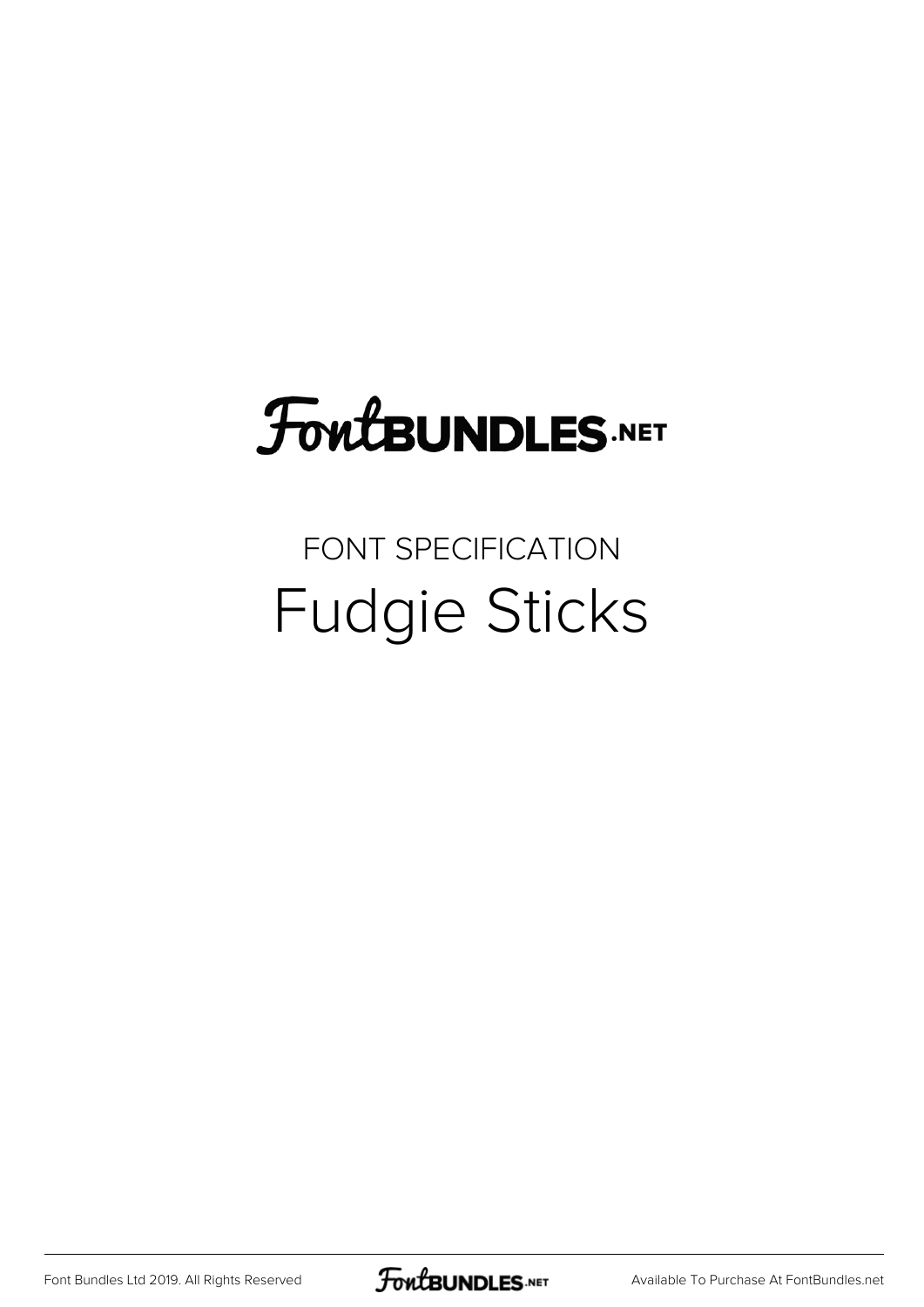#### PN Fudgie - Regular

**Uppercase Characters** 

# APCDEFGHIJKLMNOPQRSTUV WXYZ

Lowercase Characters

gbcdefghijklmnopgrstuvwxyz

**Numbers** 

## 0123456789

Punctuation and Symbols

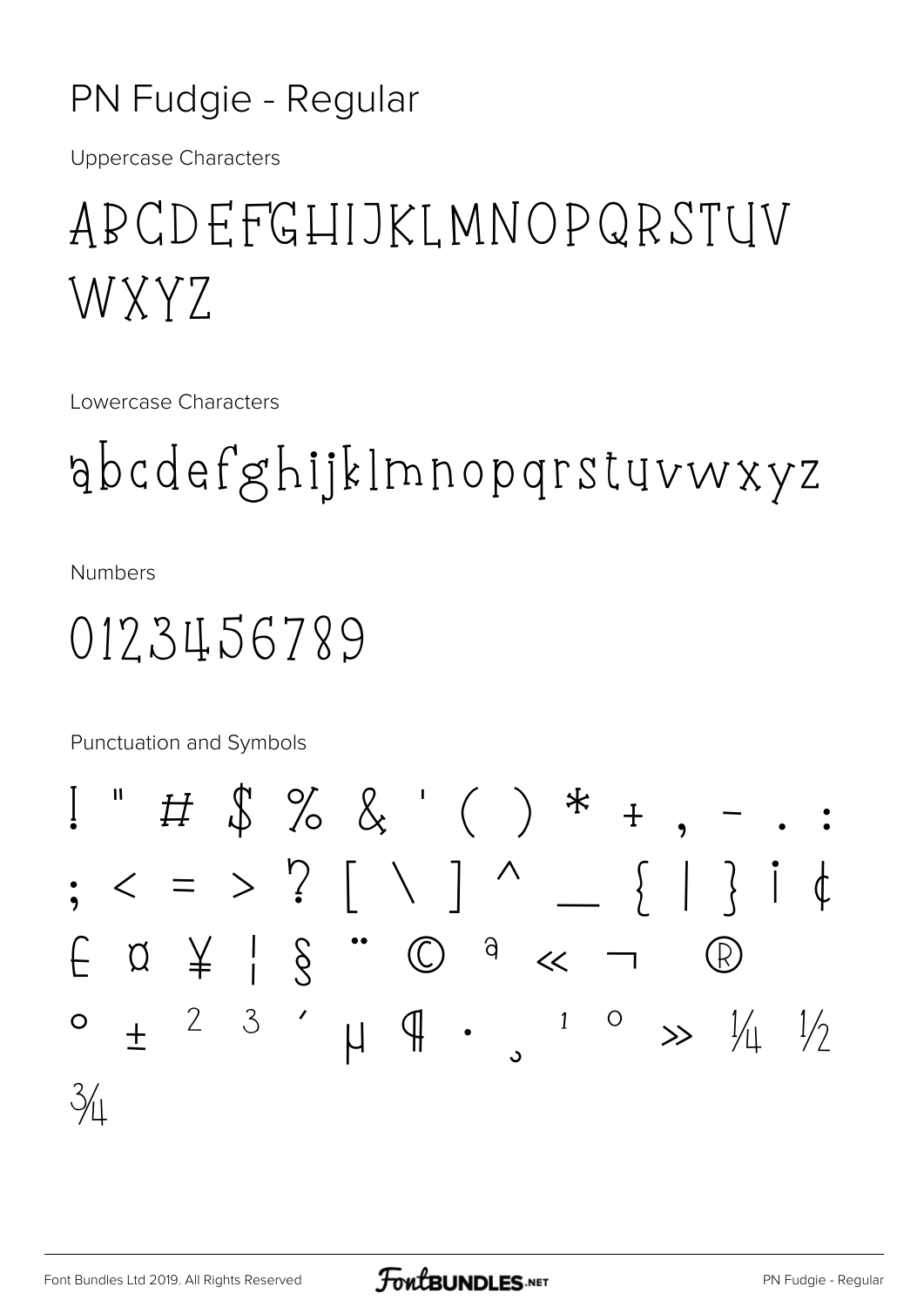All Other Glyphs

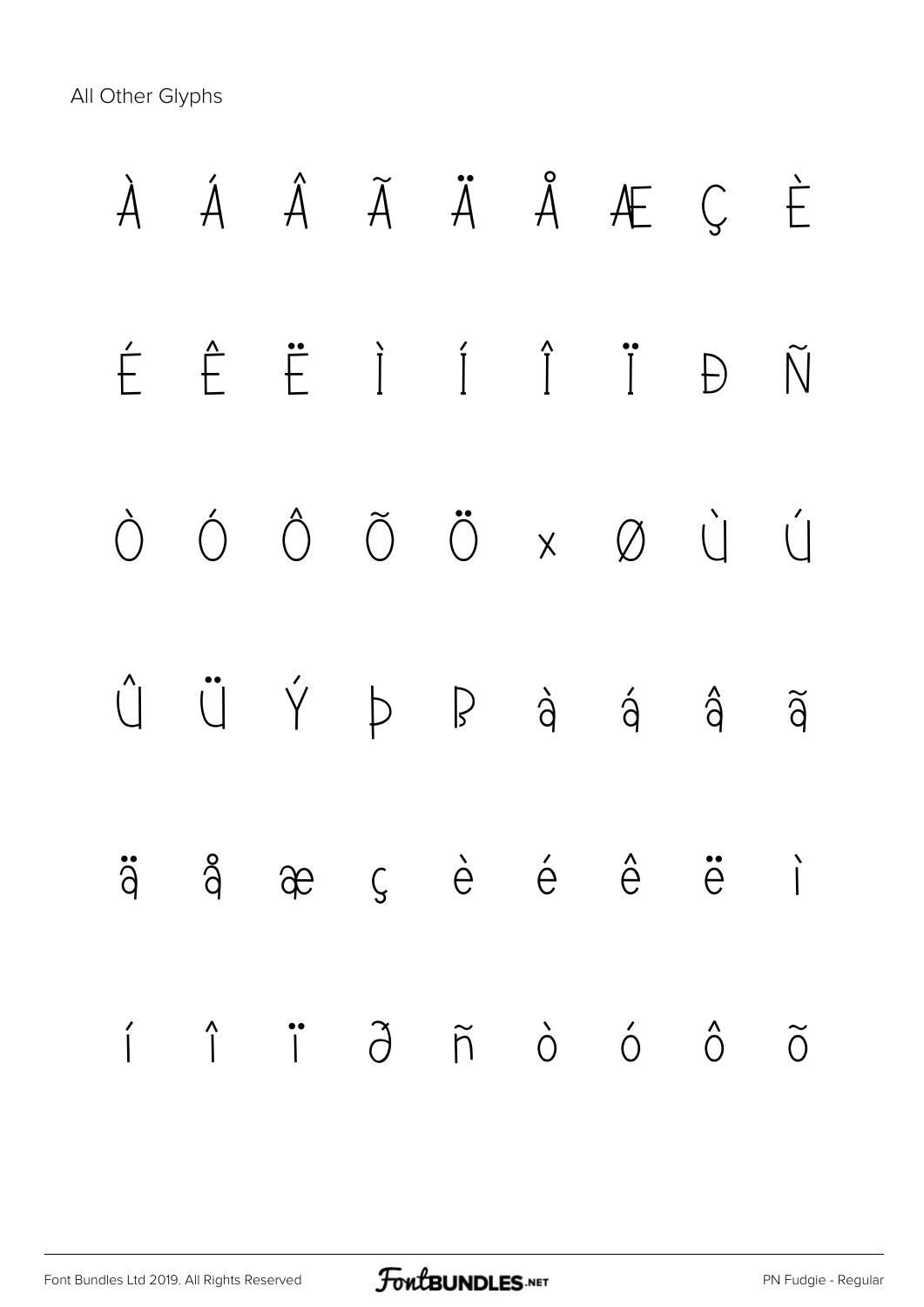